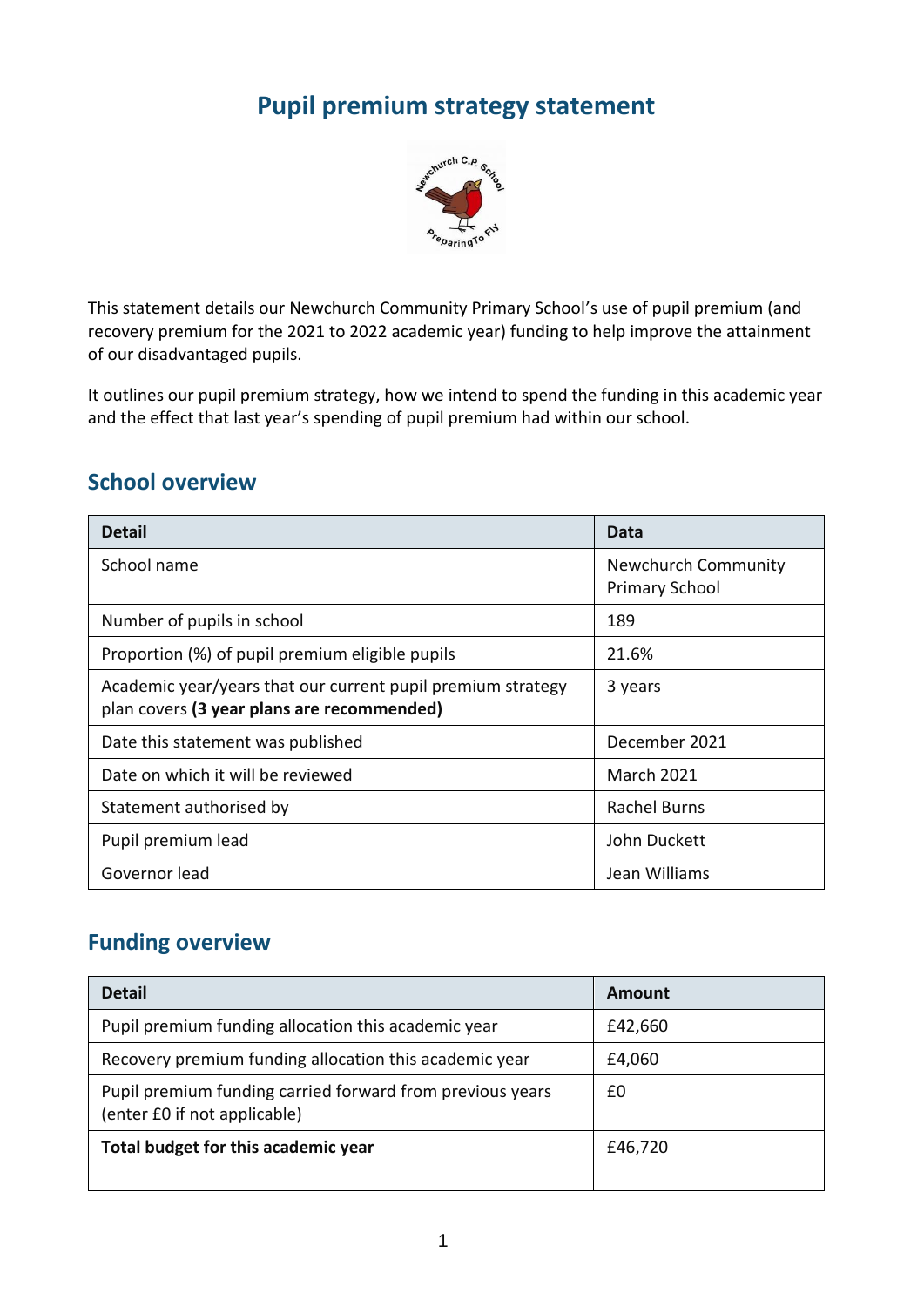# **Part A: Pupil premium strategy plan**

## **Statement of intent**

*It is our aim to raise attainment of all disadvantaged pupils and ensure that they receive a rich and varied curriculum, which provides them with a flying start across all areas of learning, raises aspirations and supports them in making a positive contribution to society.*

*Our plan identifies whole school challenges which affect all disadvantaged pupils along with identifying their individual needs – socially, emotionally and academically. Using analysis of key data, we have identified vocabulary and oracy as key areas to develop in order to provide our children with the best start in their education to lead to future success. We also recognise the importance of attendance amongst our disadvantaged pupils and the impact this can have on their attainment.*

*The key principles for supporting our disadvantaged pupils revolve around our core values as a school and build on our mission statement of valuing every child and giving them the best opportunity to succeed beyond the primary phase.* 

## **Challenges**

This details the key challenges to achievement that we have identified among our disadvantaged pupils.

| Challenge<br>number | <b>Detail of challenge</b>                                                    |
|---------------------|-------------------------------------------------------------------------------|
|                     | Lower attainment of some disadvantaged pupils compared with all pupils        |
|                     | Low writing skills across Key Stage One and Key Stage Two                     |
| 3                   | Low attendance of disadvantaged pupils compared with all pupils (EHCP and PP) |
|                     | Enrichment opportunities to increase aspirations and develop cultural capital |
|                     | Social, Emotional and Mental Health (SEMH) of some disadvantaged pupils       |

### **Intended outcomes**

This explains the outcomes we are aiming for **by the end of our current strategy plan**, and how we will measure whether they have been achieved.

| Intended outcome                            | Success criteria                                   |  |
|---------------------------------------------|----------------------------------------------------|--|
| Raise attainment of<br>disadvantaged pupils | Baseline assessments to establish starting points. |  |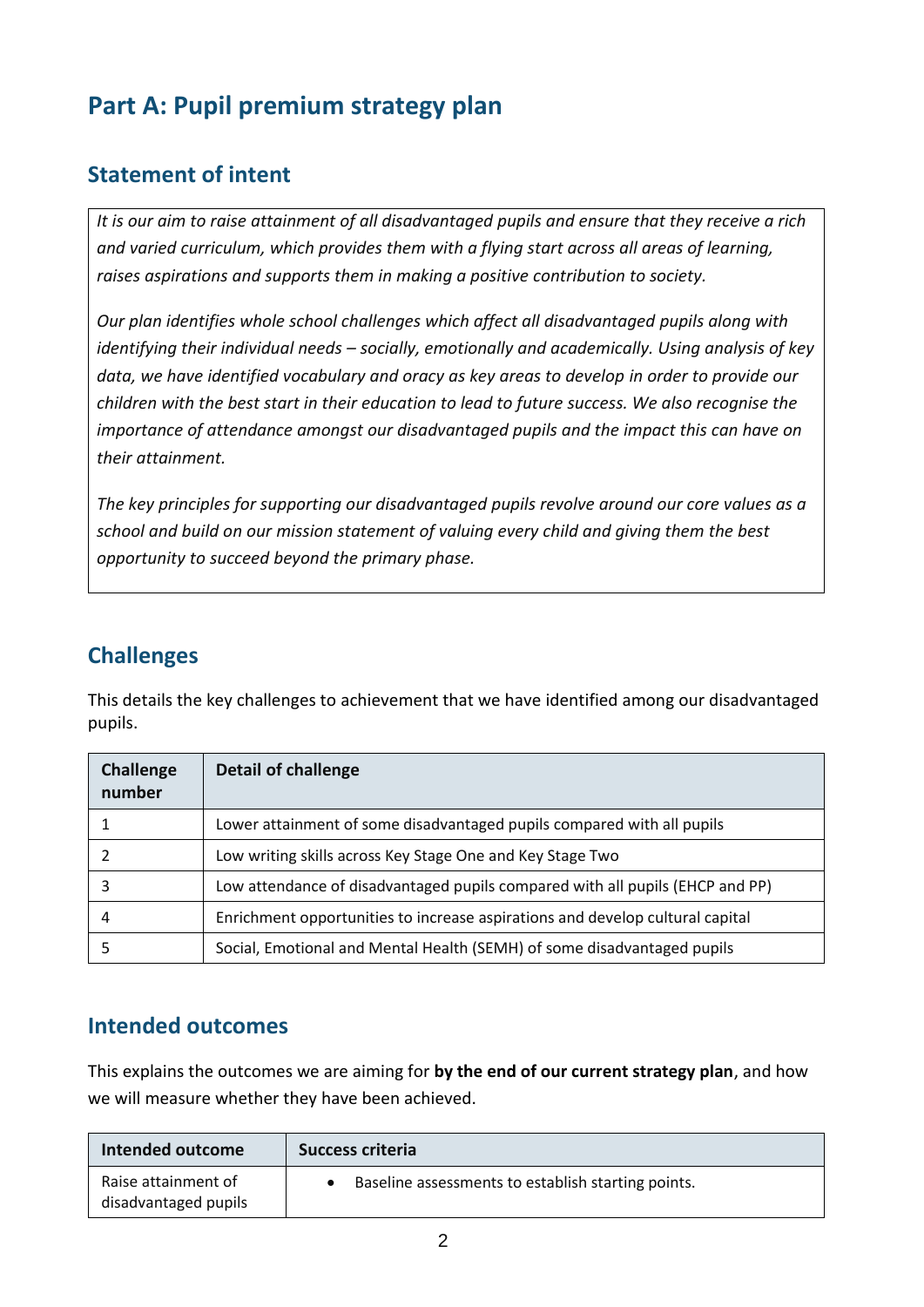|                                                                             | $\bullet$ | Question Level Analysis to identify gaps in learning.                                                                                                  |
|-----------------------------------------------------------------------------|-----------|--------------------------------------------------------------------------------------------------------------------------------------------------------|
|                                                                             |           | Progress points at key stages throughout the school year show<br>that age-standardised scores are improving.                                           |
|                                                                             | $\bullet$ | Teacher assessment across all areas of the curriculum is robust<br>and shows improvement for all disadvantaged pupils.                                 |
|                                                                             | $\bullet$ | Disadvantaged pupils in Key Stage 1 achieve the phonics<br>screening check standard.                                                                   |
|                                                                             | $\bullet$ | Spelling and Reading Ages are in line or above their chronological<br>age.                                                                             |
|                                                                             | $\bullet$ | Disadvantaged pupils reach a good level of development by the<br>end of Early Years.                                                                   |
|                                                                             | $\bullet$ | Disadvantaged pupils achieve at least the expected standard by<br>the end of Key Stages 1 and 2.                                                       |
| Improve writing skills in<br><b>Early Years</b>                             | $\bullet$ | Children achieve Early Learning Goals in communication and<br>language.                                                                                |
|                                                                             | $\bullet$ | Continuous provision has a high focus within the learning<br>environment and enables pupils to develop their vocabulary and<br>oracy.                  |
|                                                                             | $\bullet$ | Higher communication skills linked to effective phonics teaching<br>leads to improvement in writing outcomes.                                          |
| Improve attendance of<br>disadvantaged pupils in<br>line with school target | $\bullet$ | Regular meetings with Local Authority identify persistent and low<br>attendees amongst disadvantaged pupils and address issues<br>before they develop. |
| of 95%                                                                      | $\bullet$ | Low attendance addressed through communication and meetings<br>with parents and carers.                                                                |
|                                                                             | $\bullet$ | Disadvantaged pupils receive 97%+ and 100% termly attendance<br>certificates on a regular basis.                                                       |
| Ensure that enrichment<br>opportunities are in                              |           | Trips for disadvantaged pupils will be subsidised by school to<br>ensure curriculum enrichment.                                                        |
| place to increase<br>aspirations and develop                                |           | All children to experience learning beyond the classroom<br>opportunities throughout the year.                                                         |
| cultural capital                                                            | $\bullet$ | Enterprise activities in place for all cohorts to ensure that<br>disadvantaged pupils develop their cultural capital.                                  |
|                                                                             | $\bullet$ | Dreams and aspirations week takes into account the interests<br>and needs of disadvantaged pupils.                                                     |
| Ensure that provision is<br>in place to support                             | $\bullet$ | All disadvantaged children with SEMH needs identified and<br>provision in place to support them.                                                       |
| children's Social,                                                          | $\bullet$ | Therapeutic intervention established.                                                                                                                  |
| <b>Emotional and Mental</b><br>Health (SEMH)                                | $\bullet$ | Strengths and Difficulties Questionnaire (SDQ) baseline and<br>regular assessment shows improvement in score.                                          |
|                                                                             |           | Pastoral mentor in place to support children's needs.                                                                                                  |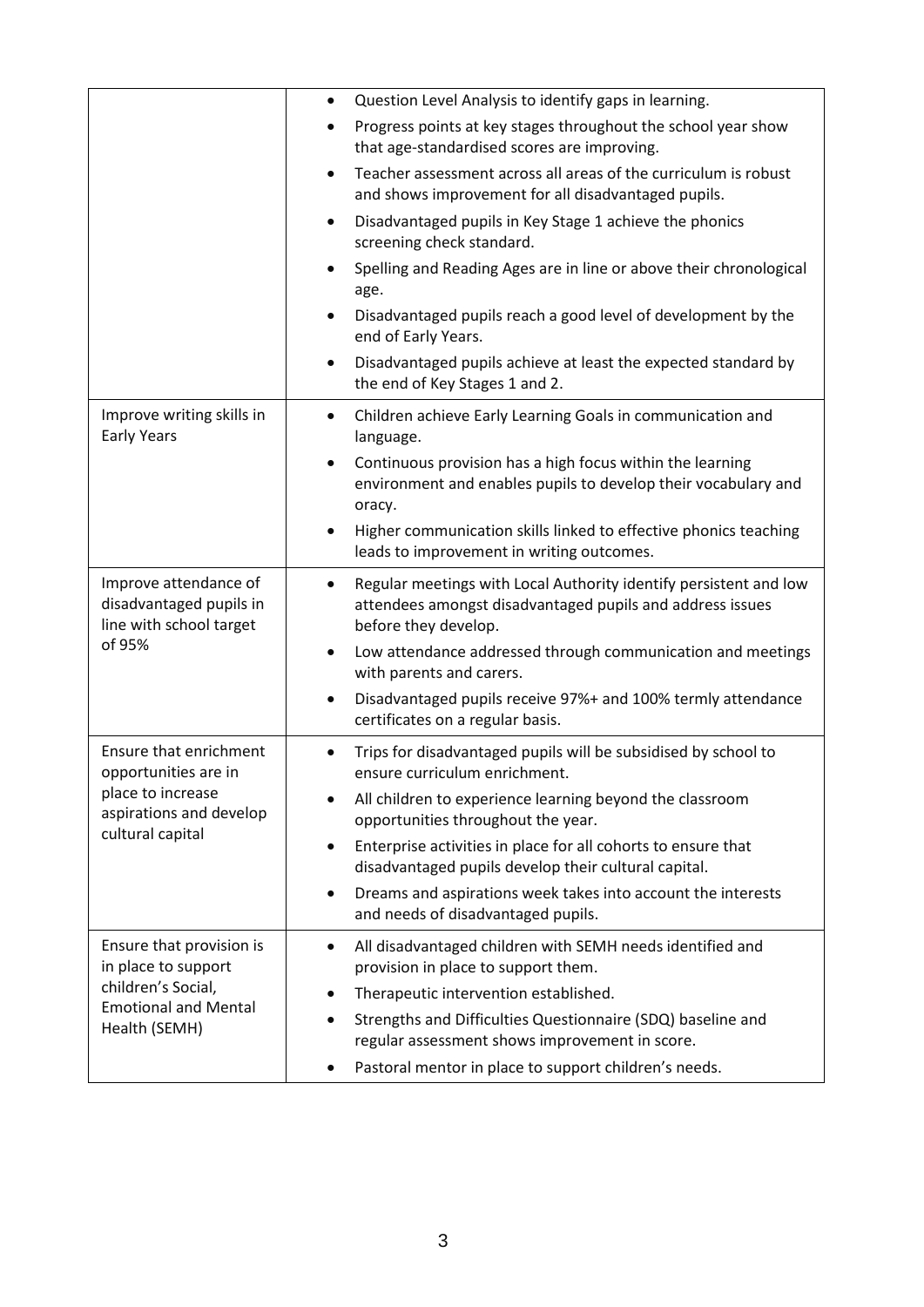## **Activity in this academic year**

This details how we intend to spend our pupil premium (and recovery premium funding) **this academic year** to address the challenges listed above.

### **Teaching (for example, CPD, recruitment and retention)**

#### Budgeted cost: £26010

| <b>Activity</b>                                                                                                                                                                                                                                                                             | <b>Evidence that supports this</b><br>approach                                                                                                                                                                                                                                                                              | <b>Challenge</b><br>number(s)<br>addressed |
|---------------------------------------------------------------------------------------------------------------------------------------------------------------------------------------------------------------------------------------------------------------------------------------------|-----------------------------------------------------------------------------------------------------------------------------------------------------------------------------------------------------------------------------------------------------------------------------------------------------------------------------|--------------------------------------------|
| Teaching assistant to facilitate pastoral<br>provision across school in order to<br>address the increase in pupils with<br>SEMH needs.<br>Drawing and talking therapy<br>Nurture group<br>$\bullet$<br>Social skills groups<br><b>Forest Schools training</b><br>Trauma/Attachment training | EEF - Self-regulation and meta-<br>cognition (+7 months)<br>Motivate learners and instil<br>resilience in their learning and<br>boosting confidence<br>Enabling pupils to regulate their<br>$\bullet$<br>emotions and behaviour.                                                                                            | 2, 5                                       |
| Staff training on the development of<br>collaborative learning strategies across<br>the curriculum leads to increased<br>engagement in learning and improved<br>outcomes in addition to improved<br>learning behaviours.                                                                    | EEF - Peer-tutoring (+5 months)<br>Greater confidence in subjects and<br>more positive attitudes towards<br>learning.<br>Improved self-esteem.<br>$\bullet$<br>Improved social interaction and<br>classroom behaviour.<br>EEF - Collaborative learning (+5 months)<br>Improved behaviour and<br>motivation.                 | 1, 2, 5                                    |
| Review of feedback and marking policy<br>and procedures to ensure greater<br>emphasis on immediate and<br>personalised responses to children's<br>needs leading to greater understanding<br>and challenge across all subjects.                                                              | EEF - Effective feedback for learning (+8<br>months)<br>Boost the confidence of pupils and<br>$\bullet$<br>their belief that they can succeed;<br>pupils must overcome perceived<br>threats to take leaps in learning.<br>Builds a climate of trust in the<br>classroom through which greater<br>challenge can be provided. | 1, 5                                       |
| Review of Quality First Teaching across<br>all subject areas based on lesson visits,<br>learning walks and monitoring of<br>children's books as well as professional                                                                                                                        | EEF - Improving classroom teaching (+4<br>months)<br>Improve child outcomes including<br>independent thinking, self-esteem,                                                                                                                                                                                                 | 1, 5                                       |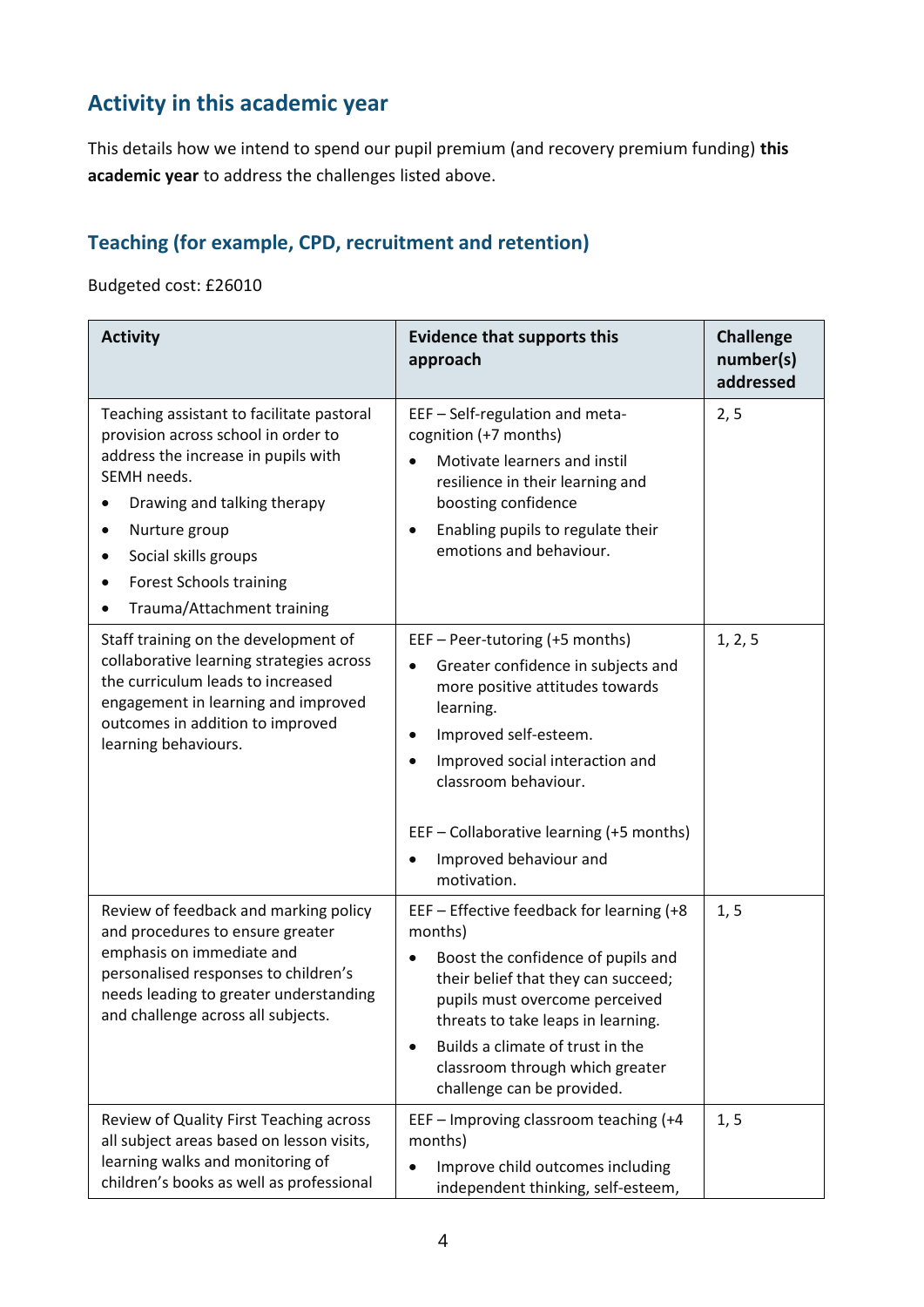| dialogue with teachers during progress<br>meetings.                                                                                                                                          | confidence and problem solving<br>skills.                                                                                                                                                                           |
|----------------------------------------------------------------------------------------------------------------------------------------------------------------------------------------------|---------------------------------------------------------------------------------------------------------------------------------------------------------------------------------------------------------------------|
| Maths Hub links and support $-$<br>$\bullet$<br>staff CPD, lesson visits<br><b>Phonics training</b><br>$\bullet$<br>Behaviour management training<br>Trauma/Attachment training<br>$\bullet$ | EEF - Self-regulation and meta-<br>cognition (+7 months)<br>Motivate learners and instil<br>resilience in their learning and<br>boosting confidence<br>Enabling pupils to regulate their<br>emotions and behaviour. |
|                                                                                                                                                                                              | EEF - Mastery learning<br>Builds growth mindset.<br>All learners succeed in key<br>curriculum objectives.                                                                                                           |

## **Targeted academic support (for example, tutoring, one-to-one support structured interventions)**

Budgeted cost: £13,728

| <b>Activity</b>                                                                                                                                                                                                                                                                                                                                                | <b>Evidence that supports this</b><br>approach                                                                                                                                                    | <b>Challenge</b><br>number(s)<br>addressed |
|----------------------------------------------------------------------------------------------------------------------------------------------------------------------------------------------------------------------------------------------------------------------------------------------------------------------------------------------------------------|---------------------------------------------------------------------------------------------------------------------------------------------------------------------------------------------------|--------------------------------------------|
| To increase reading fluency for all pupils<br>in Key Stage Two leading to improved<br>outcomes in reading and greater<br>confidence in reading comprehension<br>through the purchase of Reading Plus<br>for 3 years.                                                                                                                                           | EEF - Understanding texts - Teaching<br>reading comprehension strategies (+6<br>months)<br>Improves confidence in reading.<br>Provides access to the wider<br>curriculum.<br>Develops vocabulary. | $\mathbf{1}$                               |
| Increase communication and language<br>opportunities e.g. role play and small<br>world play both indoors and outdoors<br>for Early Years and Year One leading to<br>increased outcomes in communication<br>and language and oracy skills.<br>Role play and small world purchased<br>Training provided for staff<br>Speech and language programmes<br>delivered | EEF – Speaking and listening skills (+5<br>months)<br>Improved behaviour and social<br>outcomes.<br>Increased learner confidence.                                                                 | 1, 2, 5                                    |
| School led tutoring provision<br>established for identified children                                                                                                                                                                                                                                                                                           | EEF - One-to-one/two tuition (+5<br>months)                                                                                                                                                       | 1                                          |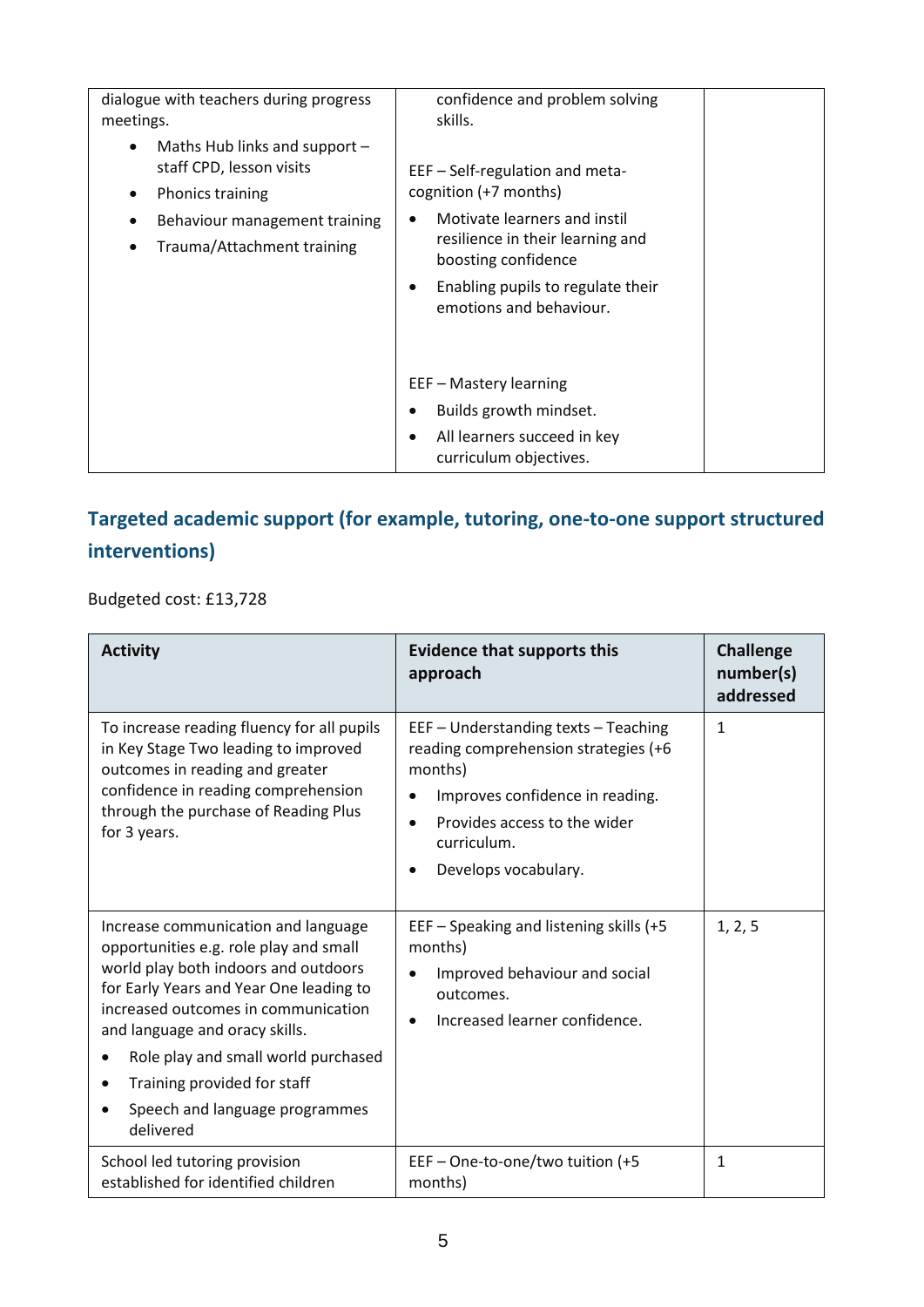| working below age related expectations<br>in reading, writing and mathematics.                                                                                                                                             | Can build confidence.                                                                                                                                                                                                                                                                                                                                                                                                                                                                                                                               |         |
|----------------------------------------------------------------------------------------------------------------------------------------------------------------------------------------------------------------------------|-----------------------------------------------------------------------------------------------------------------------------------------------------------------------------------------------------------------------------------------------------------------------------------------------------------------------------------------------------------------------------------------------------------------------------------------------------------------------------------------------------------------------------------------------------|---------|
| Phonics interventions delivered to<br>children in Early Years, Year One and<br>Year Two.<br>Synthetic phonics programme<br>purchased<br>Staff CPD in the implementation of<br>phonics programme<br>Phonics books purchased | EEF - Phonics (+4 months)<br>Improves fluency and decoding.<br>Builds skills necessary for<br>comprehension.<br>Can build self-confidence in the<br>learner's capability.                                                                                                                                                                                                                                                                                                                                                                           | 1, 2    |
| Forest Schools provision for target<br>children across school including<br>disadvantaged pupils.                                                                                                                           | EEF - Sports for health and wider<br>outcomes (+2 months)<br>Better physical and mental health.<br>Reduced obesity.<br>$\bullet$<br>Improved social skills<br>Improved attendance.<br>EEF - Self-regulation and meta-<br>cognition (+7 months)<br>Motivate learners and instil<br>resilience in their learning and<br>boosting confidence<br>Enabling pupils to regulate their<br>٠<br>emotions and behaviour.<br>EEF - Speaking and listening skills (+5<br>months)<br>Improved behaviour and social<br>outcomes.<br>Increased learner confidence. | 3, 4, 5 |
| Individualised learning programme<br>created for specific EHCP children<br>enabling greater access to the whole<br>curriculum whilst developing skills in<br>reading, writing and mathematics.                             | EEF - Self-regulation and meta-<br>cognition (+7 months)<br>Motivate learners and instil<br>resilience in their learning and<br>boosting confidence<br>Enabling pupils to regulate their<br>$\bullet$<br>emotions and behaviour.<br>EEF - Individualised learning (+3<br>months)<br>Develops independence and<br>personal responsibility.                                                                                                                                                                                                           | 1, 5    |
| Reading, writing and mathematics<br>interventions are in place following<br>pupil progress meetings and are clearly<br>linked to Question Level Analysis (QLA)                                                             | EEF - Understanding texts - Teaching<br>reading comprehension strategies (+6<br>months)<br>Improves confidence in reading.                                                                                                                                                                                                                                                                                                                                                                                                                          | 1, 2, 5 |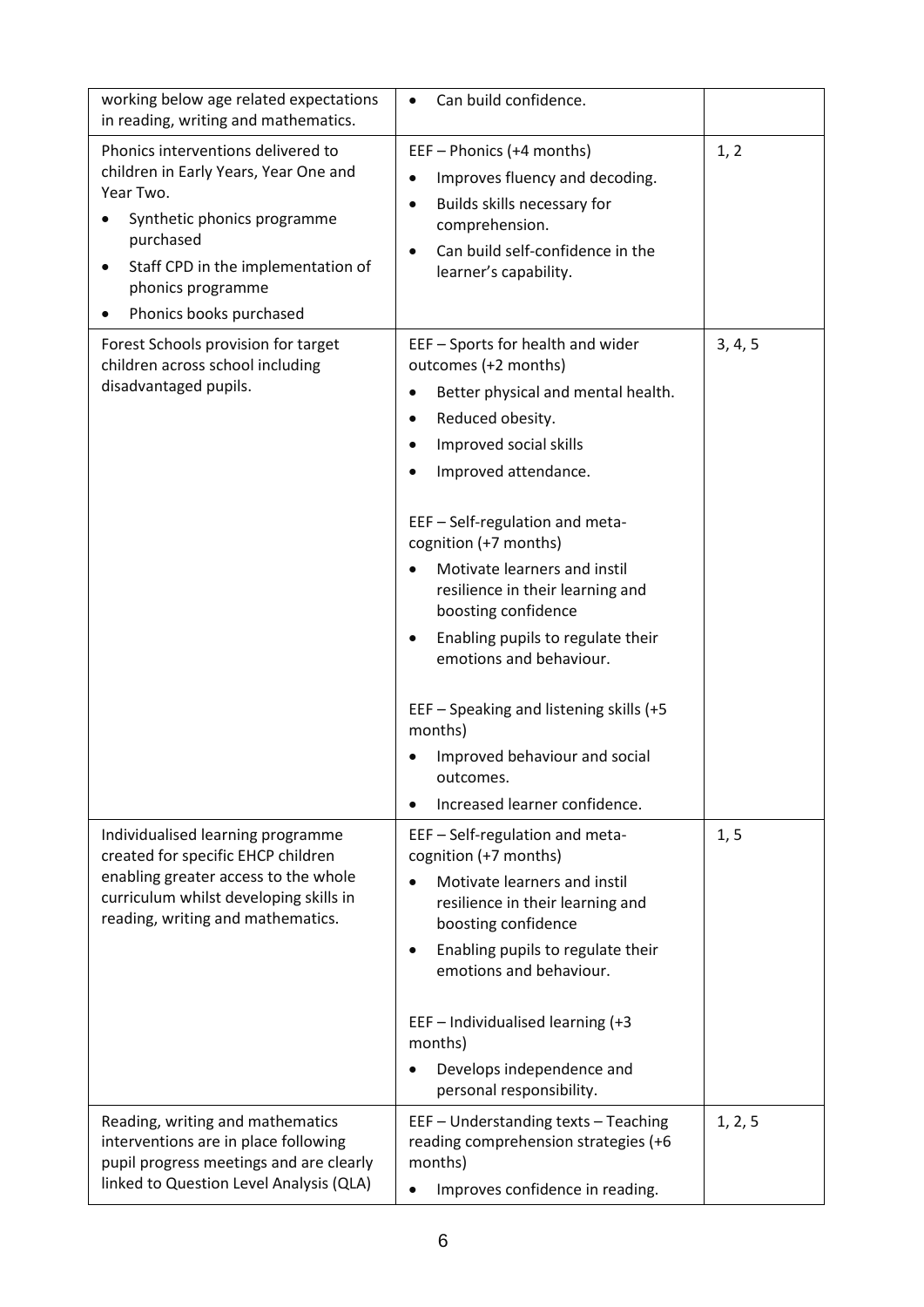| Provides access to the wider<br>$\bullet$<br>curriculum.<br>Develops vocabulary.                                                |
|---------------------------------------------------------------------------------------------------------------------------------|
| EEF - Small group tuition (+4 months)<br>Higher engagement.<br>Increase in personalised learning<br>$\bullet$<br>opportunities. |

## **Wider strategies (for example, related to attendance, behaviour, wellbeing)**

Budgeted cost: £2922

| <b>Activity</b>                                                                                                                                                                 | <b>Evidence that supports this</b><br>approach                                                                                                                                                                |                         | <b>Challenge</b><br>number(s)<br>addressed |
|---------------------------------------------------------------------------------------------------------------------------------------------------------------------------------|---------------------------------------------------------------------------------------------------------------------------------------------------------------------------------------------------------------|-------------------------|--------------------------------------------|
| School visits and uniform subsidised to<br>reduce financial burden on parents<br>enabling all disadvantaged pupils to<br>have appropriate uniform and<br>enrichment activities. | EEF - Sports for health and wider<br>outcomes (+2 months)<br>Better physical and mental health.<br>Reduced obesity.<br>$\bullet$<br>Improved social skills<br>$\bullet$<br>Improved attendance.               |                         | 3, 4, 5                                    |
| Initiatives to increase attendance of<br>disadvantaged pupils particularly EHCP<br>pupils.                                                                                      | EEF - Parental engagement (+4 months)<br>Increased engagement in learning<br>from parents.<br>Increased attendance<br>Pupil premium and children with<br>EHCP attendance is lower than that<br>of all pupils. |                         | 3                                          |
|                                                                                                                                                                                 | 2020-21 Attendance Data<br><b>Pupil Premium</b><br><b>EHCP</b><br><b>All Pupils</b>                                                                                                                           | 93.4%<br>88.4%<br>96.7% |                                            |

## **Total budgeted cost: £42660**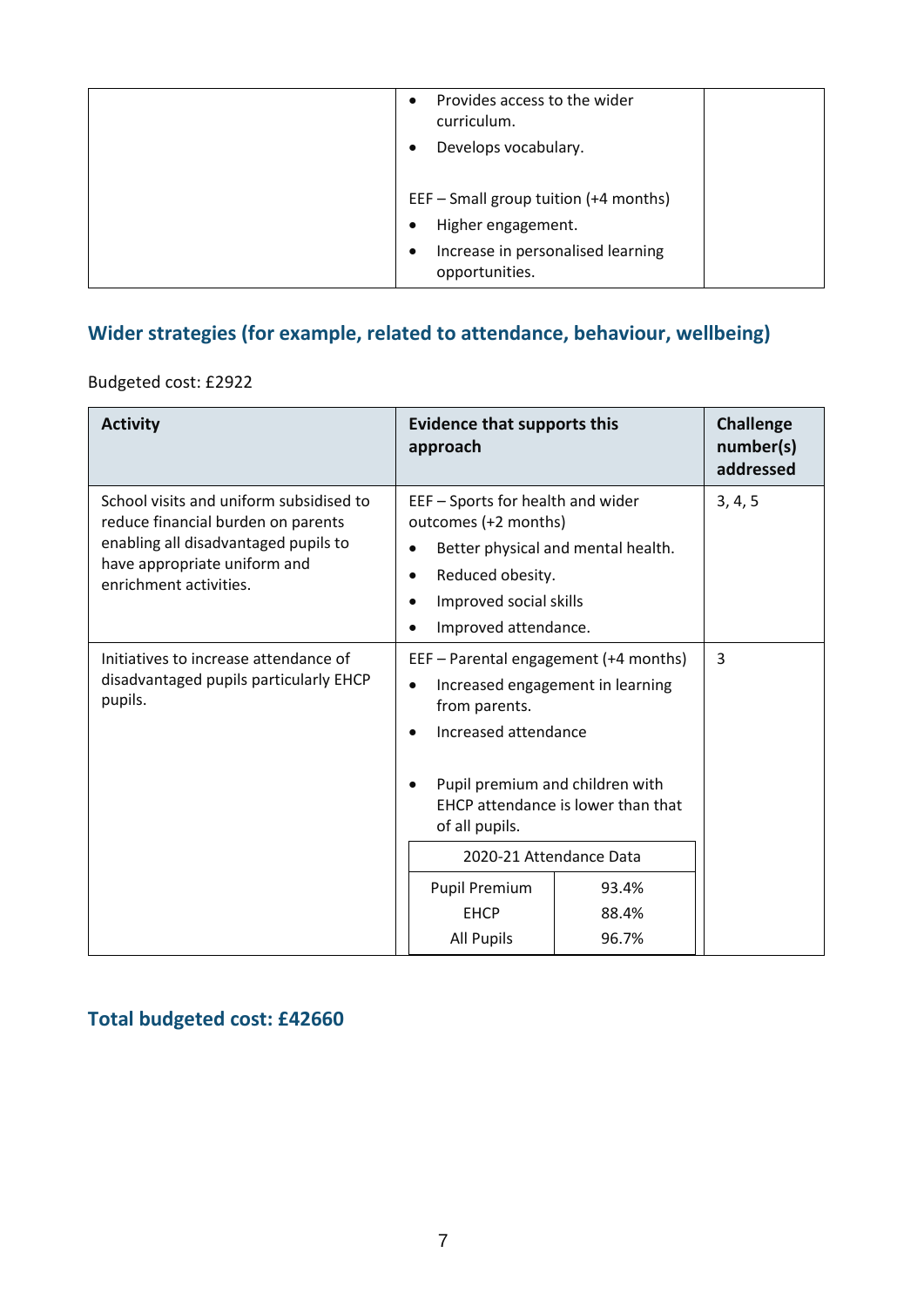# **Part B: Review of outcomes in the previous academic year**

### **Pupil premium strategy outcomes**

This details the impact that our pupil premium activity had on pupils in the 2020 to 2021 academic year.

Following an internal pupil premium review in July 2021, the following strengths and areas for development were identified:

#### **Success of the intended outcomes of the 2020-2021 plan**

- Strategies for improving attendance were implemented resulting in a decrease in potential absenteeism and persistent absenteeism.
- As a result of the school's commitment to the provision of devices to facilitate home learning for all children, in particular PP children, children were able to access remote learning during the time of blended learning. In addition, PP children are better placed to access their homework through Google Classroom as a result of having a device on which they can work.
- NfER assessments in Reading, Writing, Mathematics and SPAG which led to summer data demonstrates that attainment gaps between 'all pupils' and PP children are varied across the school and across Reading, Writing and Mathematics. Question-level analysis (QLA) is completed to evaluate attainment and progress of all significant groups. No cohort at Newchurch has a meaningful group. Provision is closely adapted to the QLA leading to quality planning.
- Reading Plus led to children being able to access their reading remotely and also increased the reading fluency of the pupils in KS2 as well as their engagement in reading.
- Therapeutic interventions impacted positively on those children who needed them resulting in a decrease in overall stress levels and more regulated behaviours.
- Whilst the % of pupils who met the Y1 phonics screening check was below the NA for 2019, this was only by 6%.
- KS2 spelling saw an increase in outcomes:

| <b>SPELLING</b><br><b>NA: 12</b> | <b>Average score</b><br>September 2020 | <b>Average score</b><br><b>Spring 2021</b> | <b>Average score</b><br>Summer 2021 |
|----------------------------------|----------------------------------------|--------------------------------------------|-------------------------------------|
| Year 3                           | 7.3                                    | 10.9                                       | 13.9                                |
| Year 4                           | 9.8                                    | 14.8                                       | 18.1                                |
| Year 5                           | 7.7                                    | 13.7                                       | 14.1                                |
| Year 6                           | 14                                     | 15.5                                       | 15.7                                |

 Equality of opportunity for all children in attending educational visits and residential visits.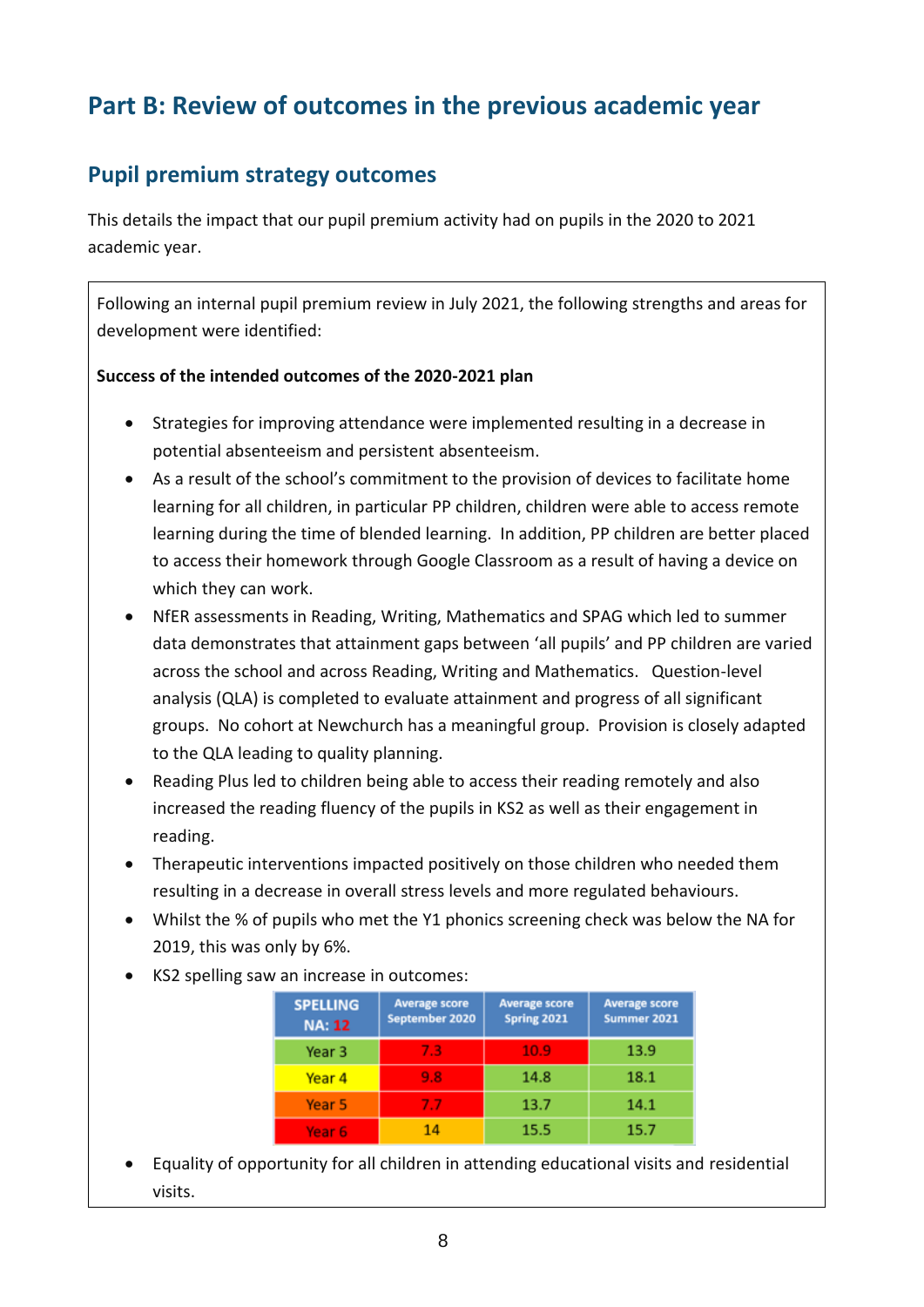• Increase in parental engagement of pupil premium children in their home learning.

#### **Development points for 2021-2022**

- Development of a more consistent and sustainable catch-up programme for pupils below age related expectations in Reading, Writing and Mathematics.
- Development of the pastoral provision in school through the deployment of a teaching assistant to support children with SEMH.
- Continue to raise attainment of PP children in Reading, Writing and Maths at EXS and Also GDS.
- High focus on communication and language including oracy and vocabulary in the Early Years and KS1.
- Development of Forest School provision for all disadvantaged pupils.
- Attainment of PP pupils with SEND.

(Please refer to the review of the PP strategy for July 2021 for further details)

## **Externally provided programmes**

*Please include the names of any non-DfE programmes that you purchased in the previous academic year. This will help the Department for Education identify which ones are popular in England*

| Programme                                                                                           | Provider             |
|-----------------------------------------------------------------------------------------------------|----------------------|
| Kami                                                                                                | Kami                 |
| <b>Reading Plus</b>                                                                                 | <b>Reading Plus</b>  |
| NFER assessments for reading, mathematics,<br>spelling and grammar, plus NFER tracking<br>materials | <b>NFER</b>          |
| Theraplay                                                                                           | Rebecca Wormleighton |
| Loom                                                                                                | Loom                 |

## **Service pupil premium funding (optional)**

*For schools that receive this funding, you may wish to provide the following information:* 

| <b>Measure</b>                                                                 | <b>Details</b> |
|--------------------------------------------------------------------------------|----------------|
| How did you spend your service pupil premium<br>allocation last academic year? | N/A            |